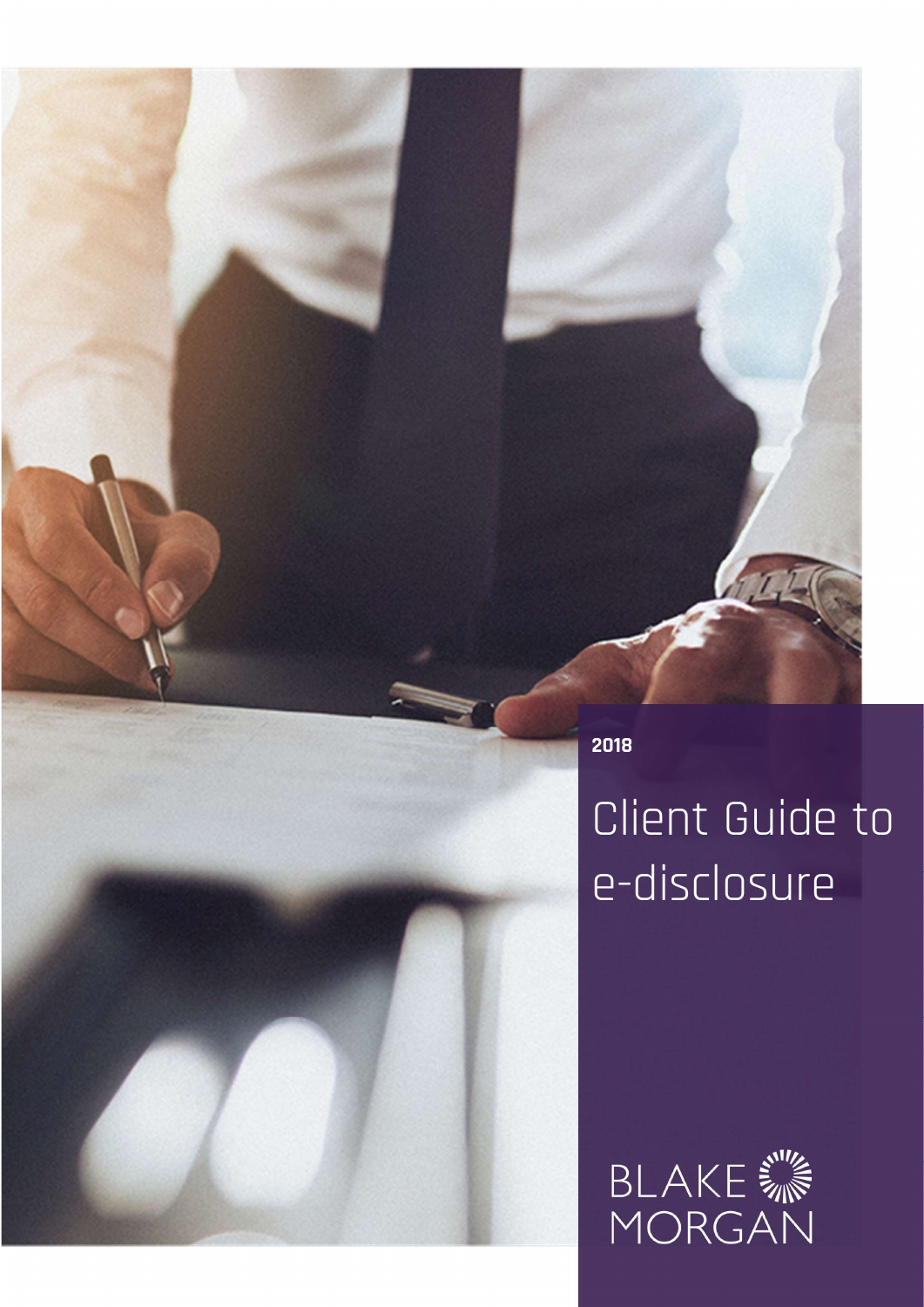# **Client quick guide to e-disclosure**

The purpose of disclosure is to make available evidence which either supports or undermines parties' cases. Disclosure of electronic documents has now become more dominant than the disclosure of hard copy documents in many cases, and it is more important than ever for parties to be aware of the specific process that applies to the disclosure of electronic documents. Set out below is a brief, and by no means exhaustive, outline of the key stages and rules relevant to an electronic disclosure process.

The stages in a typical electronic disclosure exercise include:

- Considering the potential sources and volume of electronic documents;
- Preserving documents;
- Searching for and locating relevant electronic documents;
- Filtering;
- Document review; and
- Exchange of lists and inspection.

#### **Preparation for electronic disclosure**

- Parts of the electronic disclosure process should take place long before the parties disclose documents to the other side. In particular, in multi-track claims, parties are required to file and serve a disclosure report not less than 14 days before the first Case Management Conference (CMC):
	- $\circ$  detailing what documents exist or may exist that are or may be relevant to the matters in dispute;
	- o describing where and with whom those documents are or may be located;
	- o describing how the documents are stored;
	- o estimating the broad range of costs of searching for and disclosing any electronically stored documents; and
	- o stating what order the party seeks from the court in relation to disclosure.
- Parties to multi-track claims must also, not less than seven days before the first CMC, discuss and seek to agree a proposal in relation to disclosure.
- In practice, it is therefore usual for parties to complete significant preparatory steps preceding the document review in advance of the first CMC.

#### **Proportionality**

 Proportionality (i.e. the proportionality of the time and cost to be incurred relative to the size and complexity of the dispute) will be a determining factor as to the parties' obligations in relation to document preservation, the scope of the reasonable search and the subsequent document review.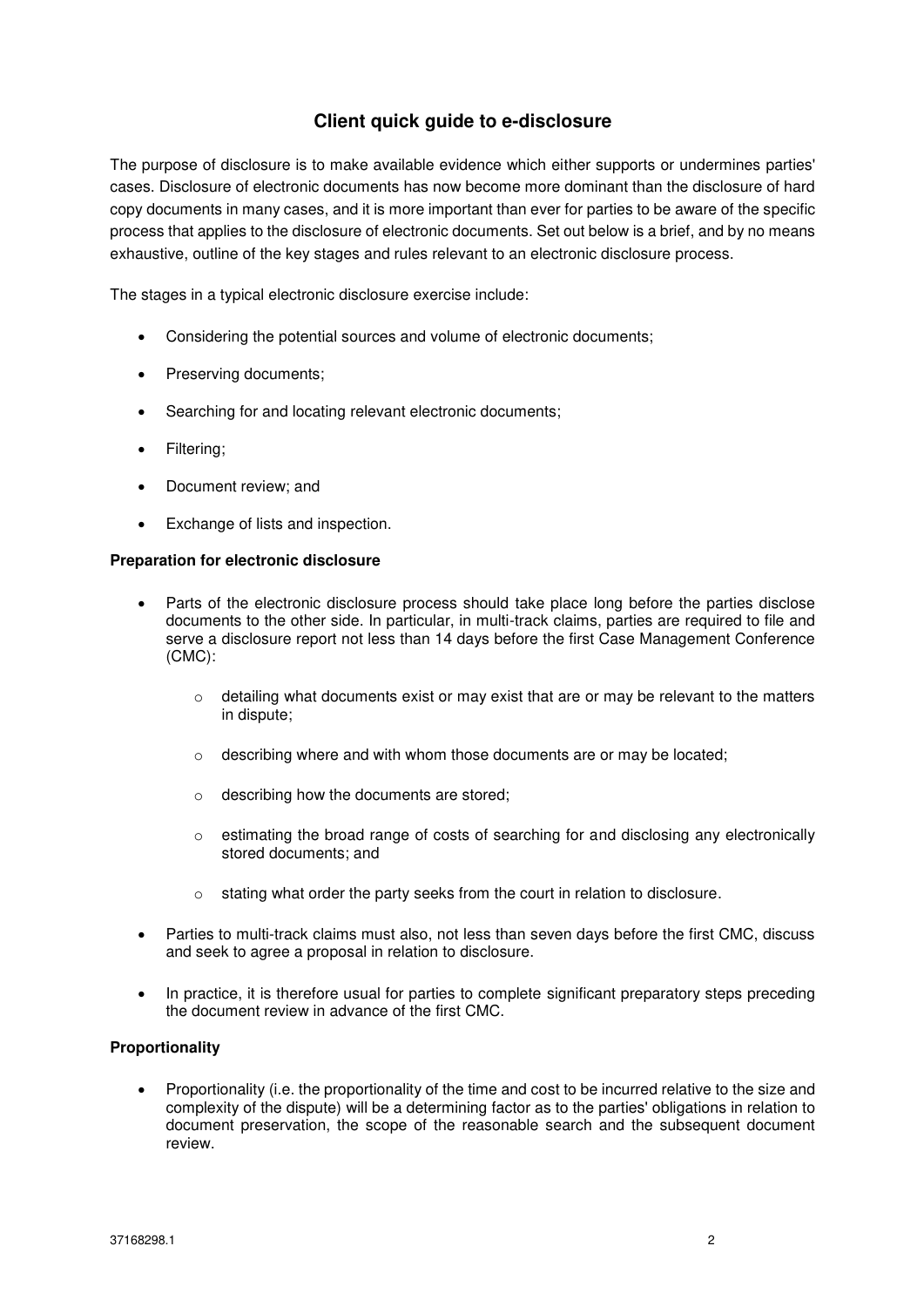The volume of electronic documents in a party's possession can be very significant and, if not carefully controlled, the costs of an electronic disclosure exercise can quickly become disproportionate to the sums in dispute.

### **Potential sources of disclosable electronic documents**

- 'Electronic Document' has a very wide meaning under the court rules and includes email and other electronic communications such as text messages and voicemail, word-processed documents and databases, documents stored on portable devices such as memory sticks and mobile phones, as well as those stored on servers and back-up systems and documents that have been deleted. It also includes metadata embedded within documents which shows, for example, the date and time of creation or modification of a word-processing file.
- The content of websites such as Facebook, Twitter and LinkedIn can all fall within the definition of 'document', as can content on messaging services such as Skype, Facebook Messenger or Whatsapp.

## **Preservation of documents**

- All individuals with access to electronic documents that might be relevant to the dispute should be instructed not to access, alter or destroy documents until it has been agreed how the material should best be preserved for review.
- It is important to consider whether any standard document retention/destruction policies need to be suspended in order to preserve electronic documents relevant to the dispute.

#### **Searching for and locating relevant electronic documents**

- It is relevant to consider and identify where/by who the relevant documentation is stored. For example:
	- $\circ$  Which email custodians' inboxes will contain relevant emails and attachments?
	- o Where are relevant documents saved/stored?
	- $\circ$  Is relevant electronic documentation stored differently depending on when it was created?
- In many cases, specialist IT support will be needed in order to assist with the search for electronic documents, and to ensure that no material is inadvertently destroyed or altered during the search process.

#### **Filtering**

- Using specialist software, IT consultants can filter electronic documents in various ways in order to reduce the documents to be reviewed to a proportionate number. Ways of filtering the documents include:
	- o De-duplicating documents;
	- $\circ$  Restricting the electronic documents to be reviewed to those falling within a date range identified as the period relevant to the dispute;
	- o Searching large volumes of electronic documents using keyword searches where a full review of each and every document would be unreasonable/ disproportionate.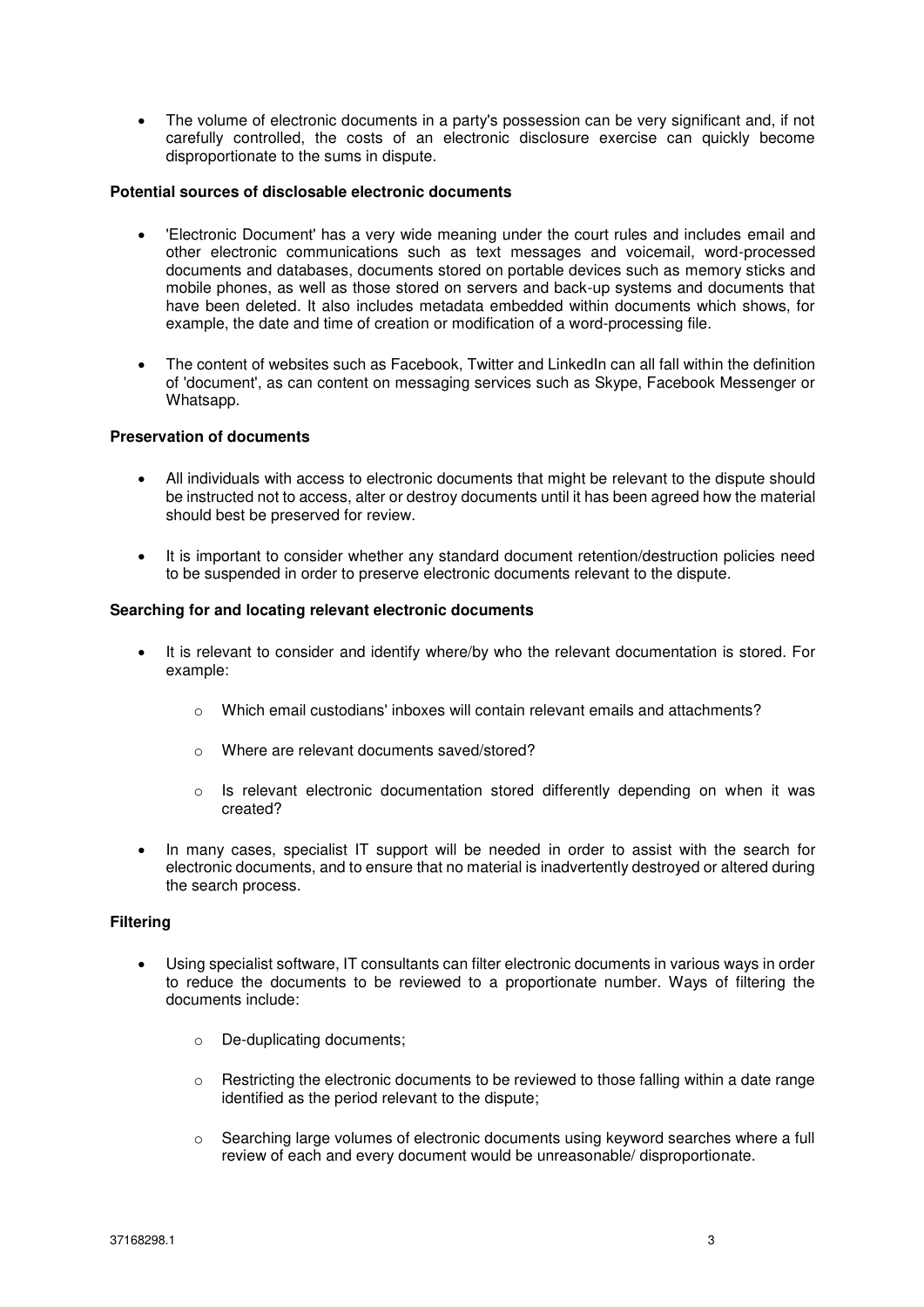If keyword searches are to be used, it is relevant to identify what the keywords will be in advance of commencing the document review in order to ascertain that the keywords identified return relevant results, and in order to inform proposals regarding disclosure (and the costs thereof) in the disclosure report to be filed not less than 14 days prior to the first CMC.

# **Document review**

- Specialist IT consultants can upload the electronic documents on to a review platform in order to facilitate the review process.
- Once the documents have been located, uploaded to a platform and filtered, it is usually the legal team that will review the materials and decide which documents must be disclosed.
- Reviewing electronic documents on a specialist platform enables documents to be reviewed while preserving metadata, and enabling electronic categorisation (relevant/not relevant/privileged etc.).

# **Exchange of disclosure lists and inspection of documents**

- In order to show the other side what documents are being disclosed, following the document review, each party's disclosable documents are listed and disclosure lists are exchanged between the parties.
- The disclosure list for electronic documents will detail the documents in a continuous table or spreadsheet, setting out document information including the document date, type, author/sender and recipient.
- The disclosure list must be accompanied by a disclosure statement that is signed by a senior representative of the disclosing party. This is usually the person who has co-ordinated or who takes overall responsibility for the search for documents. It is important to consider who the appropriate person will be at the outset of the disclosure process.
- The disclosure statement sets out the extent of the search that has been made to locate disclosable documents. The person signing the disclosure statement must certify that they understand the duty of disclosure and, to the best of their knowledge, have carried out the duty. They must expressly state that they believe that the extent of the search was reasonable in all the circumstances.
- Where the other side writes saying that they wish to inspect a document, this must be facilitated within seven days.
- In practice, electronic documents will usually be provided to the other party on an external hard drive, USB memory stick or DVD.

# **Documents that exist in hard copy only**

 Relevant documents that exist in hard copy only cannot be ignored in an electronic disclosure process and, if potentially relevant to the dispute, will need to form part of the review process and disclosed as appropriate.

# **Ongoing duty of disclosure**

 As disclosure obligations are ongoing throughout proceedings, further electronic documentation may need to be processed, reviewed and disclosed following completion of the disclosure process.